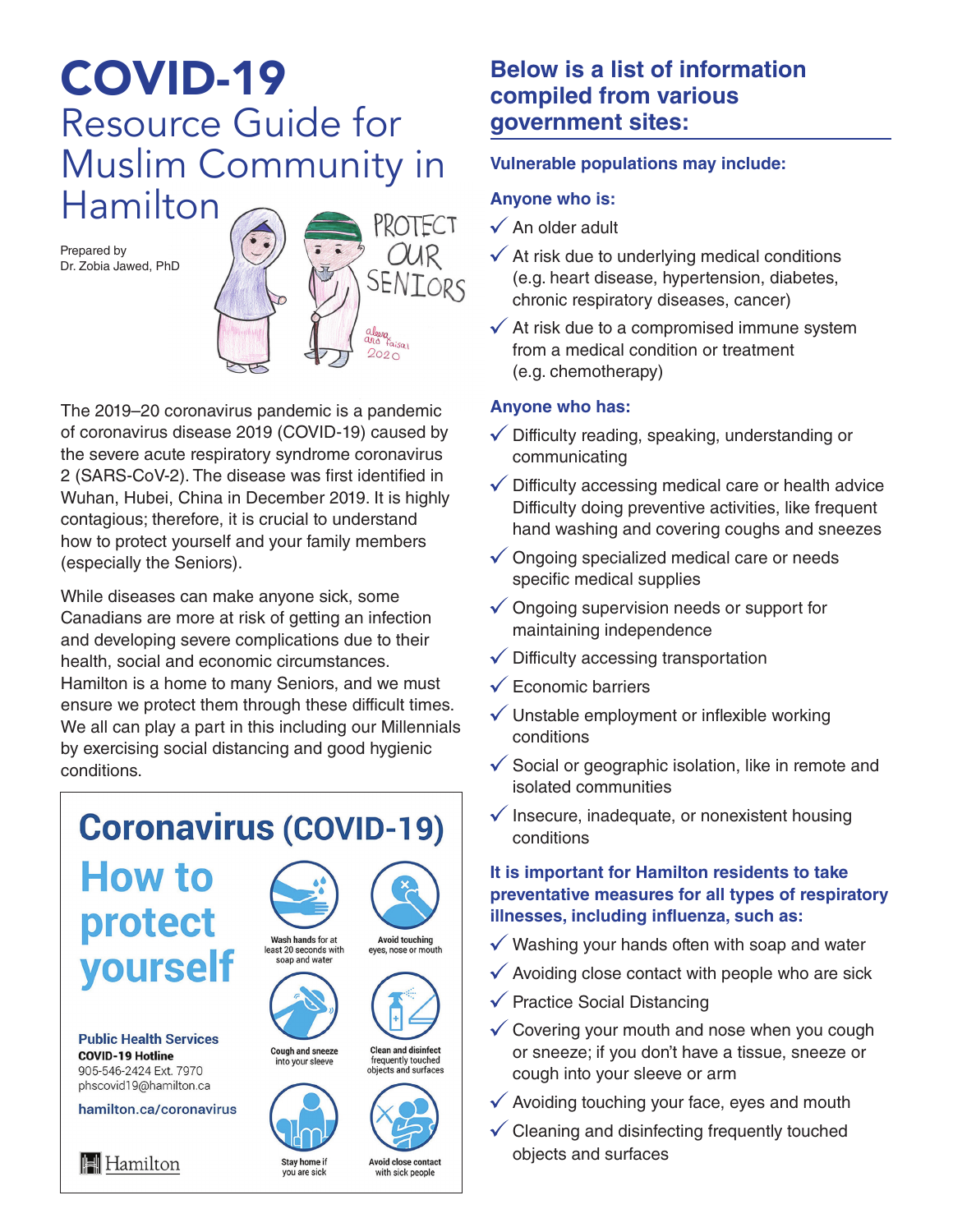## **Travelling**

For those who are considering travelling, it is important to monitor the situation. The Ontario Ministry of Health has advised that all non-essential travel outside of Canada should be avoided. All travelers should be aware that there are health risks when you travel. It is important to check your destination before you leave to know the risks and to be prepared. If you decide to travel, be aware of the situation where you are travelling and follow travel advisories. Know that there could be quarantines or lockdowns, flight cancellations, or isolation as a result of COVID-19. While you are away, and when you return, it is important to monitor your health.

**Canada is barring entry to all travellers who are not Canadian citizens, permanent residents or Americans. There will be exceptions for air crew, diplomats, immediate family members of citizens and U.S. Citizens.**

#### **For Travellers Arriving in Canada**

Federal and provincial public health leaders have recommended that all travellers from outside of Canada self-isolate for 14 days. These efforts will contribute to slow the introduction and spread of COVID-19 in Canada.

#### **Upon return to Canada:**

- **Self-isolate** for 14 days after your return from travel outside of Canada. Some provinces and territories may have specific recommendations for certain groups such as health care workers.
- Monitor your health for **fever, cough or difficulty breathing.**
- $\sqrt{\ }$  Wash your hands often for 20 seconds and cover your mouth and nose with your arm when coughing or sneezing.

#### **If you develop a fever, cough or difficulty breathing within 14 days:**

- $\checkmark$  Continue to isolate yourself from others
- $\checkmark$  Immediately call a health care professional or public health authority and:
	- describe your symptoms and travel history
	- follow their instructions carefully

### **COVID 19 Assessment Centres**

Contact Telehealth Ontario at **1-866-797-0000** or your **local public health unit** if you're experiencing symptoms of the 2019 novel coronavirus.

Please **do not** visit an assessment centre unless you have symptoms.

**Do not** call 911 unless it is an emergency.

Hamilton has two COVID-19 Assessment Centres that are now open. These clinics will assess whether people need more medical care and/or testing for COVID-19 based on symptoms (cough or fever), travel history and/or exposure to known cases.

#### **Before going to an Assessment Centre, you should take the following steps:**

- 1. Complete a self-assessment below to determine if it is necessary to contact public health, your doctor or Telehealth Ontario for more guidance.
- 2. If the self-assessment indicates that clinical assessment is necessary, for further guidance contact:
	- i. Your doctor
	- ii. Hamilton Public Health Services **COVID-19 Hotline at 905-974-9848\***
	- iii. Telehealth Ontario at **1-866-797-0000**
- 3. If a referral is provided by your doctor, public health or Telehealth, you will be booked to visit an Assessment Centre.

**Not everyone who comes to the Assessment Centres will be tested for COVID-19.**

**If you require urgent care, visit an Emergency Department or call 911, and inform them of your travel and contact history and symptoms.**

### **Self-Assessment**

This information is taken from https://www.ontario. ca/page/2019-novel-coronavirus-covid-19-selfassessment

If you think you have 2019 novel coronavirus (COVID-19) symptoms or have been in close contact with someone who has it, use this self-assessment to help determine if you need to seek further care.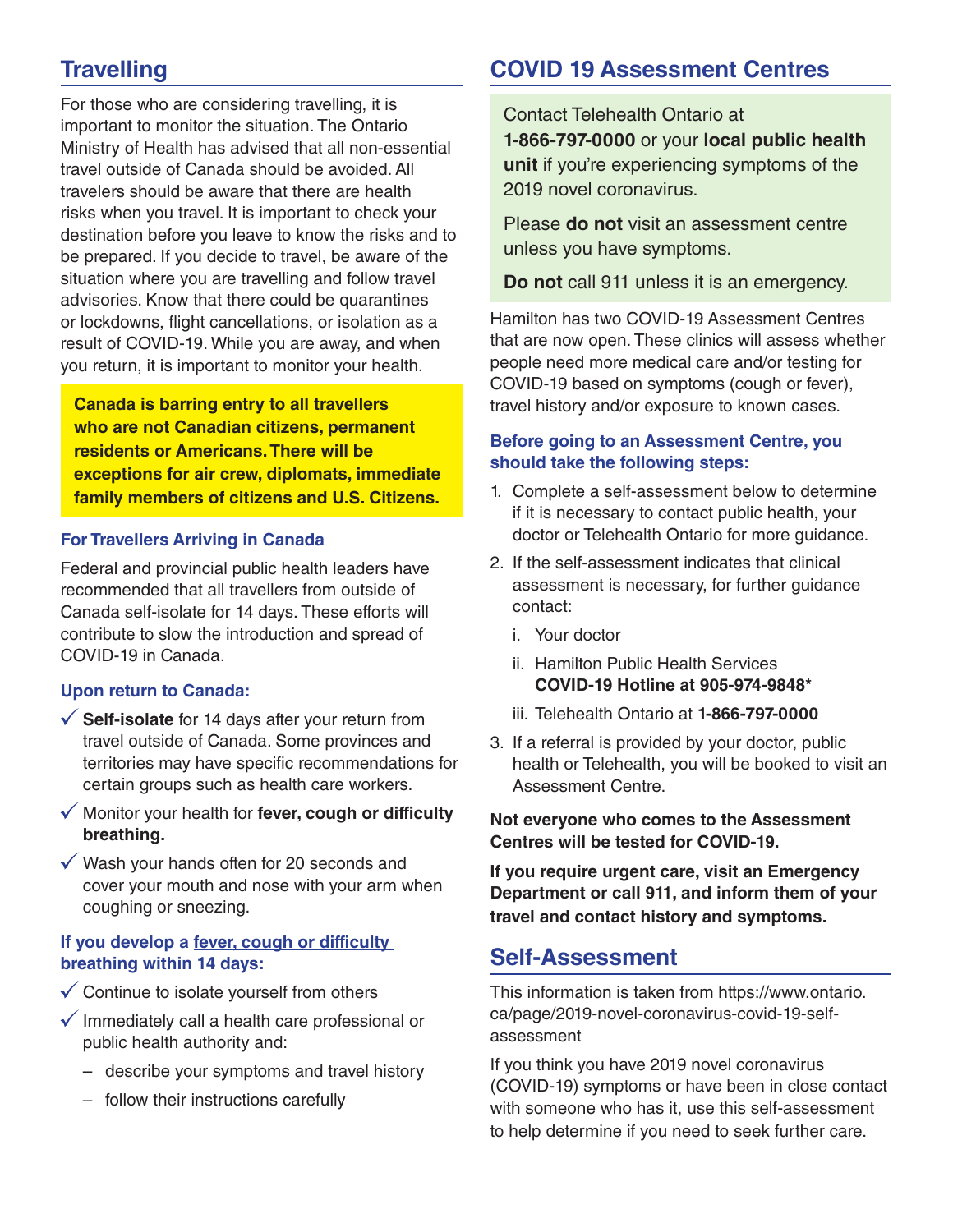This information is not intended to provide medical advice. If you have medical questions, consult a health practitioner or your local public health unit.

#### **If you are feeling unwell with any of the following symptoms:**

- $\checkmark$  Fever, new cough or difficulty breathing (or a combination of these symptoms)?
- $\checkmark$  Muscle aches, fatigue, headache, sore throat, runny nose or diarrhea? Symptoms in young children may also be non-specific (for example, lethargy, poor feeding).

#### **And have experienced any of the following:**

- $\sqrt{\ }$  Have you travelled outside of Canada in the last 14 days?
- $\checkmark$  Does someone you are in close contact with have COVID-19 (for example, someone in your household or workplace)?
- $\checkmark$  Are you in close contact with a person who is sick with respiratory symptoms (for example, fever, cough or difficulty breathing) who recently travelled outside of Canada?

### **If you answered YES to these questions, you should seek clinical assessment for COVID-19 over the phone.**

The majority of COVID-19 illnesses are mild. A clinician can help guide whether you will require further care or potential testing in person. Please use one of the following options:

- $\checkmark$  Contact your primary care provider (for example, family doctor). Let them know that you have used this self-assessment tool.
- $\checkmark$  Contact Telehealth Ontario at 1-866-797-0000 and speak with a registered nurse. Let them know that you have used this self-assessment tool.

**If you start to experience worsening symptoms, please visit your local emergency department. Call before you go and let them know you have used this self-assessment tool.**

**If you answered NO to these questions, it is unlikely that you have COVID-19.**

#### **You should:**

- $\checkmark$  Continue to monitor your health for a full 14 days after your return to Ontario or have contact with someone who is ill. If you develop any new symptoms, please seek clinical assessment and testing for COVID-19.
- Learn more about **self-monitoring**.

**If you start to feel worse or have questions or concerns about your health, call your local public health unit, primary care provider (for example, family doctor) or Telehealth Ontario at 1-866-797-0000.**

### **Self-Monitoring**

#### **Monitor for symptoms for 14 days after exposure**



**Fever Cough Difficulty Breathing**

#### **How to isolate at home when you have COVID-19**

Isolation means staying at home when you are sick with COVID-19 and avoiding contact with other people to help prevent the spread of disease to others in your home and your community. If you have been diagnosed with COVID-19, it is expected that you take the following measures.

#### **Limit contact with others**

- $\checkmark$  Do not leave home unless absolutely necessary, such as to seek medical care.
- **Do not** go to school, work, other public areas or use public transportation (e.g. buses, taxis).
- **★ Arrange** to have groceries and supplies dropped off at your door to minimize contact.
- $\checkmark$  **Stay** in a separate room and use a separate bathroom from others in your home, if possible.
- $\checkmark$  If you have to be in contact with others, **keep at least 2 metres between yourself and the other person.**
- $\checkmark$  **Keep** interactions brief and wear a mask.
- $\checkmark$  **Avoid contact** with individuals with chronic conditions, compromised immune systems and older adults.
- **Avoid contact** with pets if you live with other people that may also be touching the pet.